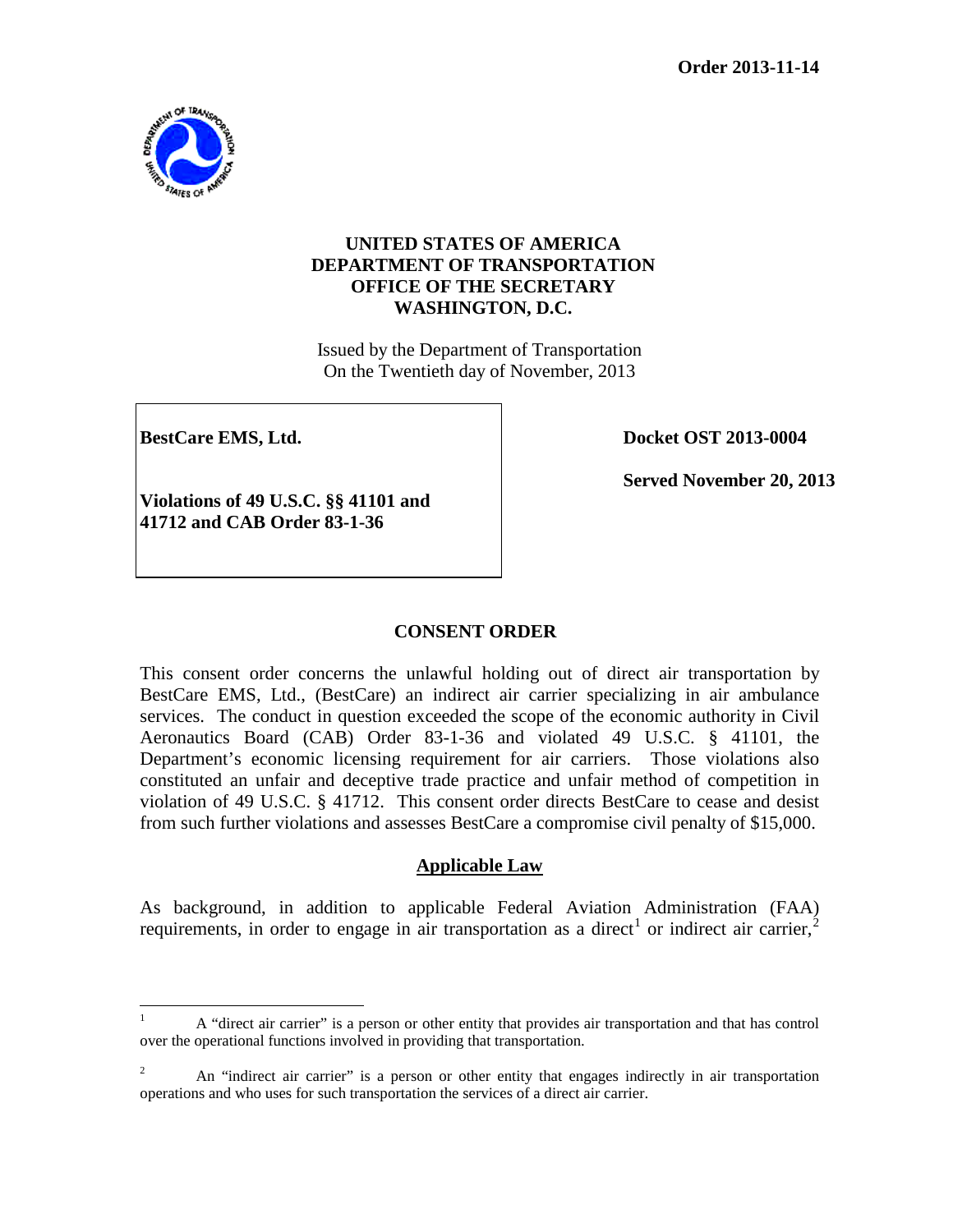citizens of the United States<sup>[3](#page-1-0)</sup> must hold economic authority from the Department, either in the form of a certificate of public convenience and necessity issued pursuant to 49 U.S.C. § 41101, or an exemption from section 41101. In 1983, the CAB, which held jurisdiction over the economic aspect of aviation licensing prior to the Department, issued Order 83-1-36, a blanket exemption from the certificate requirement to allow entities to operate as indirect air carriers to the extent necessary to hold out, arrange, and coordinate the operation of air ambulance services," provided that they meet certain conditions.<sup>[4](#page-1-1)</sup> While this exemption permits entities that are not duly licensed direct air carriers to sell air transportation in their own right, it does not permit such entities to hold themselves out to the public in a manner that would reasonably create the impression that they are direct air carriers when they are not. Such misrepresentations violate section 41101 and Order 83-1- 36, and constitute an unfair and deceptive trade practice and unfair method of competition in violation of section 41712.

### **Facts and Conclusions**

BestCare provides air ambulance services worldwide. It arranges medical air transportation and employs the emergency medical technicians and paramedics who accompany patients on flights that are operated by direct air carriers, pursuant to contracts with BestCare. BestCare holds neither the necessary economic authority from the Department, nor the corresponding safety authority from the FAA required of a direct air carrier and thus may not operate aircraft or hold out that it does so.

An investigation by the Office of Aviation Enforcement and Proceedings (Enforcement Office) found numerous improper statements and representations on BestCare's website that implied that BestCare had the authority to operate its own flights. For example, the "License and Insurance" page had a hyperlink that stated "FAA 135 Air Taxi Certificate." Below this, it stated "Copies of Certification and Insurance available upon Request." These statements strongly implied that BestCare held an FAA-issued Air Carrier Certificate and exercised operational control over flights. Furthermore, BestCare's "Medical Aircraft" page stated "More Info about the BestCare Air Medical Aircraft Fleet" and gave specifications for a fleet of aircraft, when no such fleet existed. The "FAQ" section had a hyperlink to this non-existent fleet of aircraft that stated "Read more about the BestCare Air Ambulance Fleet." These statements portrayed BestCare as operating its own, proprietary fleet of aircraft. As explained above, such statements and representations violate CAB Order 83-1-36 and 49 U.S.C. §§ 41101 and 41712.

### **Mitigation**

<span id="page-1-0"></span><sup>&</sup>lt;sup>3</sup> A "citizen of the United States" includes a corporation organized in the United States that: (1) meets certain numerical standards regarding the citizenship of its president, officers and directors, and holders of its voting interest; and (2) is under the actual control of citizens of the United States. 49 U.S.C.  $\oint_{4}$  40102(a)(15).

<span id="page-1-1"></span>*Air Ambulance Operators, Blanket Exemption,* Order 83-1-36, 99 C.A.B. 801 (1983). At the time of the order, the certificate requirement was in section 401 of the Federal Aviation Act, Pub. L. No. 85-726, 72 Stat. 731 (1958).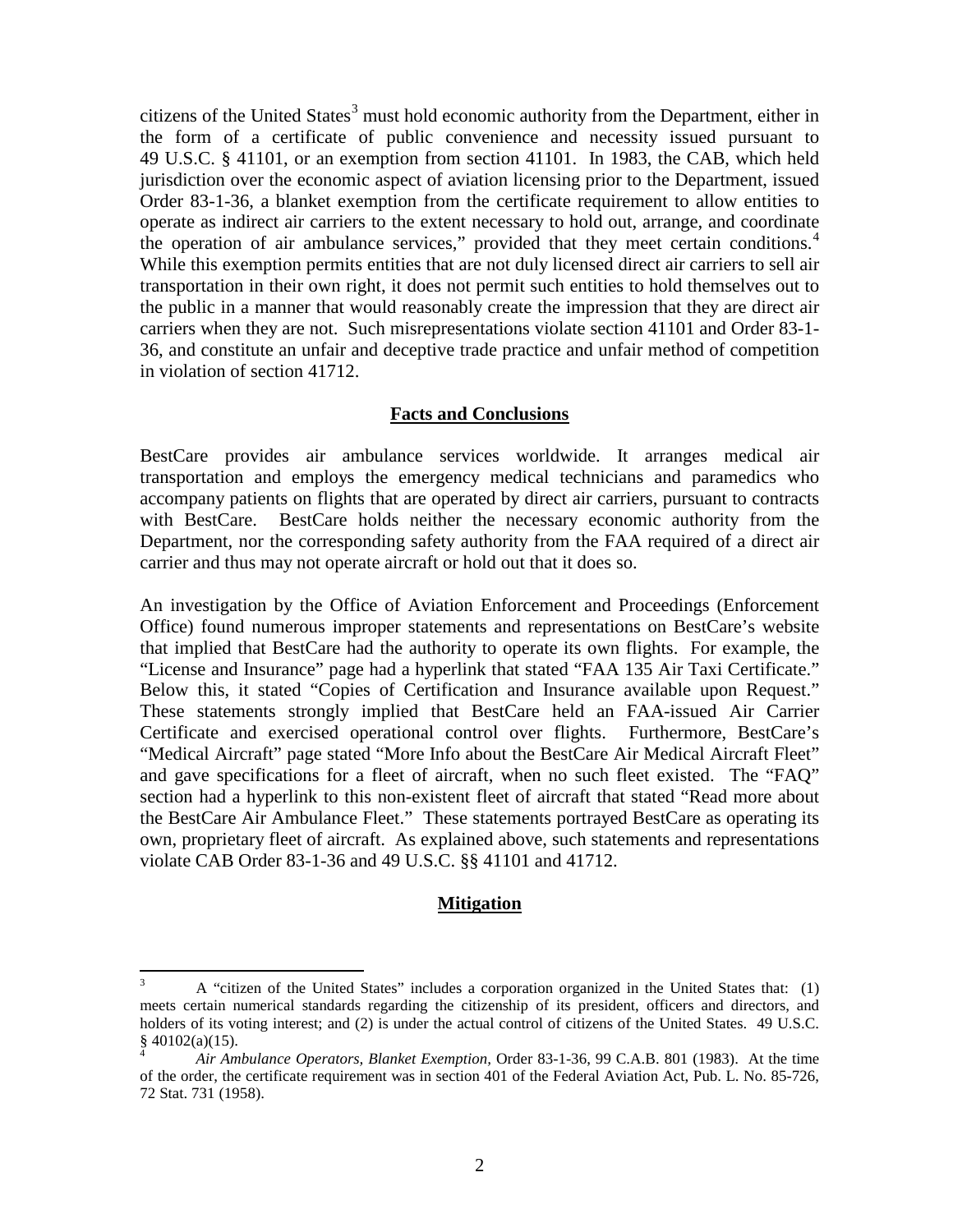In mitigation, BestCare reiterates its commitment to professional integrity and compliance with the Department's regulations and applicable laws. While BestCare neither admits nor denies that it engaged in wrongful conduct, BestCare explains that it modeled its website and other advertising materials after websites and advertising materials used by other indirect air carriers specializing in air ambulance services. BestCare states that any violations on its part were completely unintentional and inadvertent.

BestCare states that it has not received any consumer complaints regarding the violations alleged in this consent order and explains that upon notification from the Department and that it proactively and voluntarily took immediate remedial actions to bring its website and advertising materials into full compliance with the Department's regulations. BestCare states that it has cooperated fully with the Department throughout its investigation and continues to maintain a positive and proactive working relationship with Department officials.

#### **Decision**

The Enforcement Office has carefully considered the information provided by BestCare, but continues to believe that enforcement action is warranted. In order to avoid litigation, BestCare and the Enforcement Office have reached a settlement of this matter. BestCare agrees to the issuance of this order, which includes a compromise civil penalty assessment of \$15,000, and agrees to cease and desist from further violations of CAB Order 83-1-36 and 49 U.S.C. §§ 41101 and 41712. This compromise assessment is appropriate considering the nature and extent of the violations described herein and serves the public interest as a deterrent to future violations by BestCare, as well as by other indirect air carriers.

This order is issued under the authority contained in 49 CFR Part 1.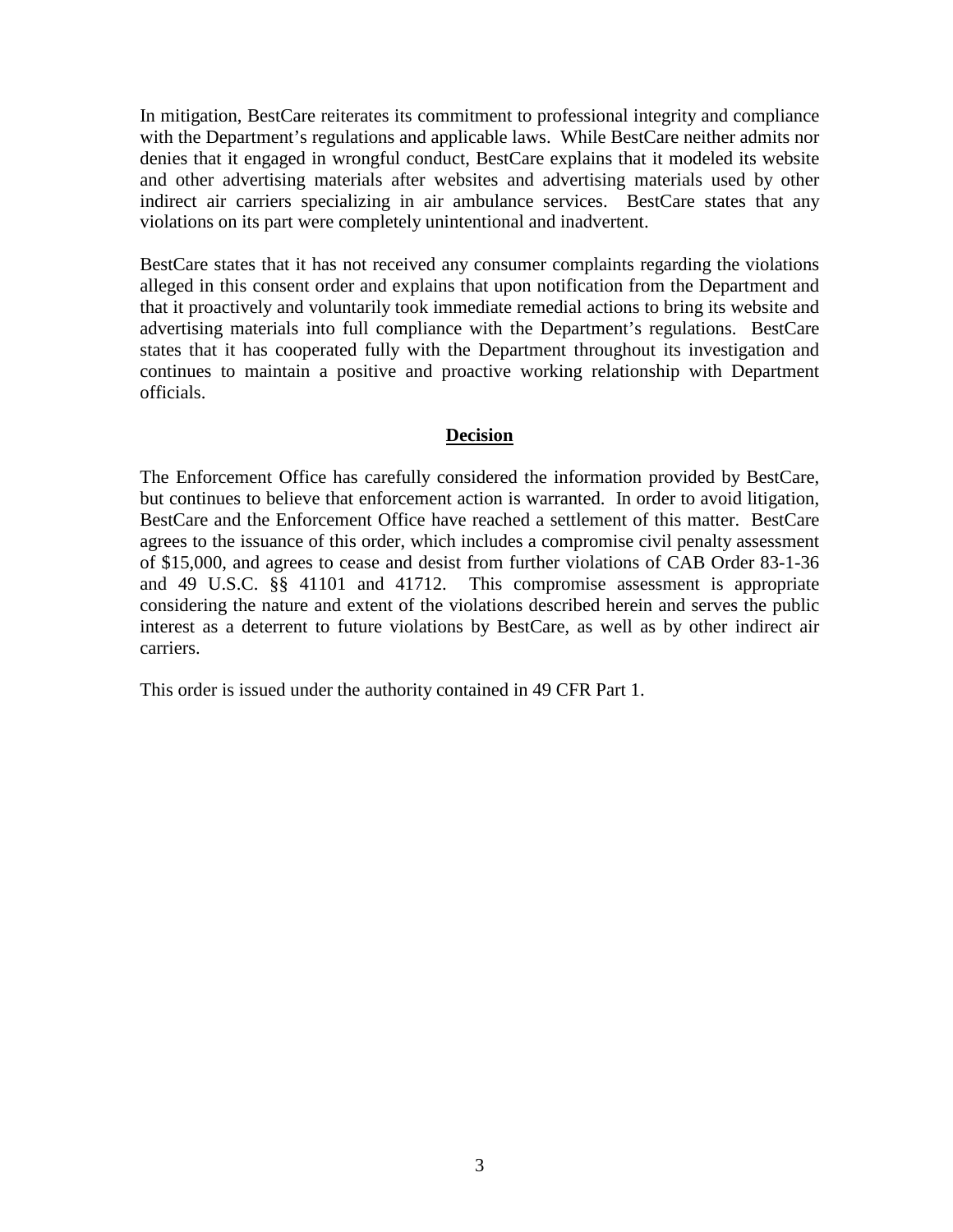# **ACCORDINGLY,**

- 1. Based on the above discussion, we approve this settlement and the provisions of this order as being in the public interest;
- 2. We find that BestCare EMS, Ltd., violated CAB Order 83-1-36, as described above, by holding itself out as a direct air carrier without possessing the appropriate economic authority;
- 3. We find that BestCare EMS, Ltd., violated 49 U.S.C. § 41101, as described above, by holding itself out as a direct air carrier without possessing the appropriate economic authority;
- 4. We find that by engaging in the conduct described in paragraphs 2 and 3, above, BestCare EMS, Ltd., engaged in an unfair and deceptive practice and an unfair method of competition in violation of 49 U.S.C. § 41712;
- 5. We order BestCare EMS, Ltd., and all other entities owned or controlled by or under the common ownership of BestCare EMS, Ltd., and its successors and assignees, to cease and desist from further violations of CAB Order 83-1-36 and 49 U.S.C. §§ 41101 and 41712;
- 6. We order BestCare EMS, Ltd., to submit to the Office of Aviation Enforcement and Proceedings on the one-year anniversary of the service date of this order, copies of all advertising material, including print-outs of all versions of its Internet website, that BestCare EMS, Ltd., has caused to be published since the service date of this order;
- 7. We assess BestCare EMS, Ltd., \$15,000 in compromise of civil penalties that might otherwise be assessed for the violations described in paragraphs 2 through 4, above. Of this total penalty amount, \$7,500 shall be due and payable within 30 days of the date of issuance of this order. The remaining portion of any unpaid civil penalty shall become immediately due and payable if, within one year of the date of this order, BestCare EMS, Ltd., violates this order's cease and desist or payment provision, in which case BestCare EMS, Ltd., may become subject to additional enforcement action for any violation of the order; and
- 8. We order BestCare EMS, Ltd., to pay the penalty through Pay.gov to the account of the U.S. Treasury in accordance with the instructions contained in the Attachment to this order. Failure to pay the penalty as ordered shall subject BestCare EMS, Ltd., to the assessment of interest, penalty, and collection charges under the Debt Collection Act and to further enforcement action for failing to comply with this order.